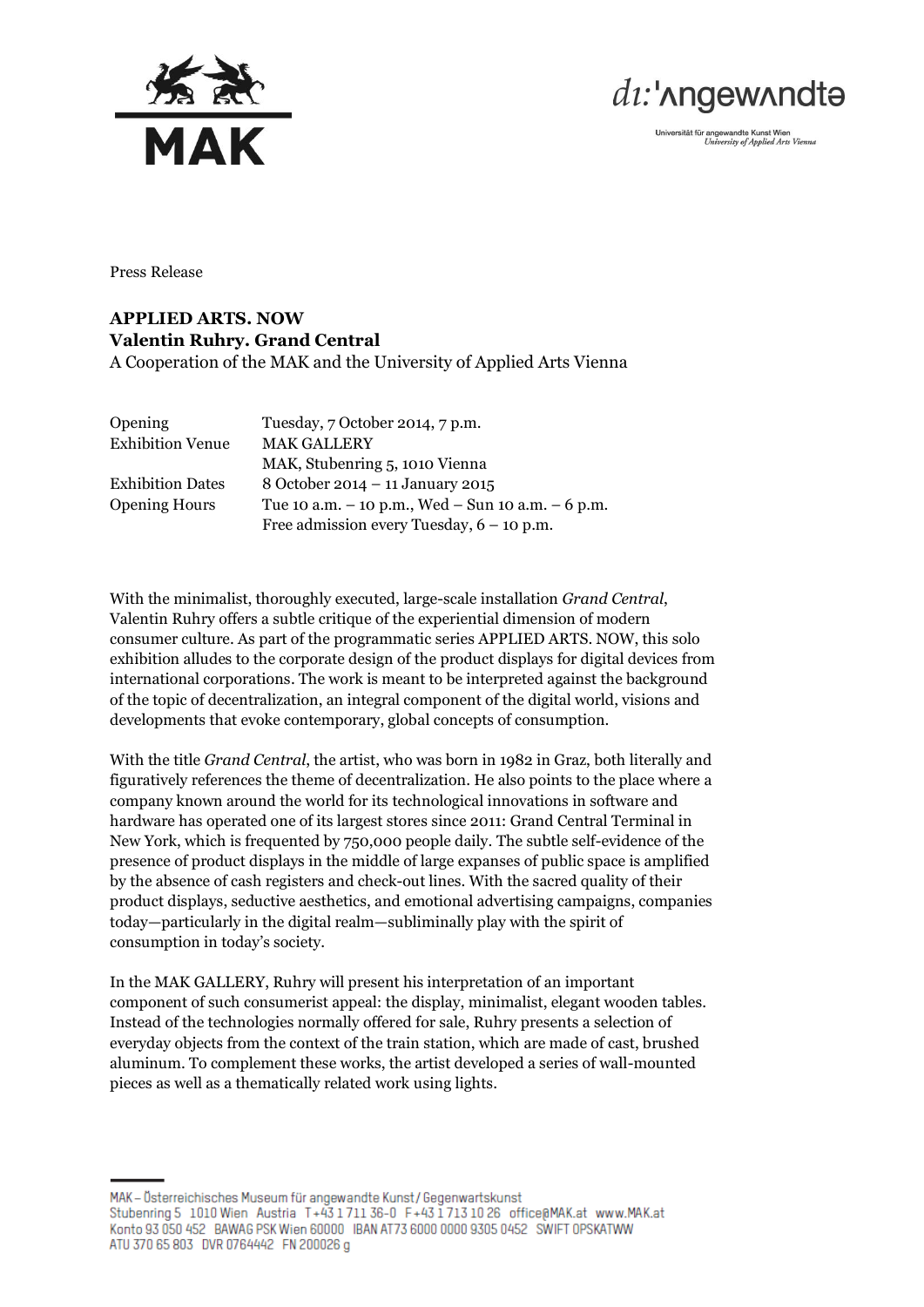

## $di$ :' $\Lambda$ ngew $\Lambda$ ndtə

Universität für angewandte Kunst Wien<br>University of Applied Arts Vienna

Before the exhibition at the MAK, Valentin Ruhry spent several months in the United States, where he continued his research on decentralized networks and alternative currencies, among other projects. In his exhibition concept, the artist, whose work shifts between sculpture and conceptual art, was inspired not only by questions of formal aesthetics, but also by current sociological and economic issues such as the sharing economy, Bitcoin, startups, regulated markets, and the "new" art market, in which social networks play a prominent role.

"The internet is technically a decentralized infrastructure. However, it is increasingly developing into a digital dictatorship due to the omnipresence and cooperation of global corporations. At the same time, attempts are being made to establish new decentralized networks through peer-to-peer technologies such as torrents, which often fail, however, due to ethical questions or the attempted politicization of the networks," Ruhry says, explaining the observations that motivated him to deal with consumer culture in his art. Ruhry also follows the development of a new, anarchically capitalist spirit that manifests itself in alternative concepts, among other things, that put individuals in precarious positions by circumventing government regulations under the pretext of the "sharing economy."

Earlier this year, Valentin Ruhry began a project in collaboration with the artist Andy Boot which deals with the art market in the context of the cyber world. On the website cointemporary.com, Ruhry and Boot offer works for sale by other artists spanning several generations. Buyers pay in the alternative currency Bitcoin, with the aim of spurring people to question the de facto market value of artworks.

## APPLIED ARTS. NOW

*Valentin Ruhry: Grand Central* is the seventh exhibition in the series APPLIED ARTS. NOW, which intends to provide a platform for contemporary forms of applied arts in order to generate greater visibility for especially interesting positions taken by graduates of the University of Applied Arts who live and work in Austria.

The series began with the exhibition *PATRICK RAMPELOTTO: Adventures in Foam* (25 January – 26 May 2012), followed by *STIEFEL & COMPANY ARCHITECTS: Faux Terrains* (23 May – 16 September 2012), *taliaYsebastian: The Committee of Sleep* (3 October 2012 – 6 January 2013), *MARCO DESSÍ: STILL LIFE* (30 January – 5 May 2013), *Lisa Truttmann: MY STAGE IS YOUR DOMAIN* (19 June – 6 October 2013) and *soma architecture: Immanent Elasticity* (13 May – 14 September 2014).

Visual materials on the exhibition can be downloaded from MAK.at/press.